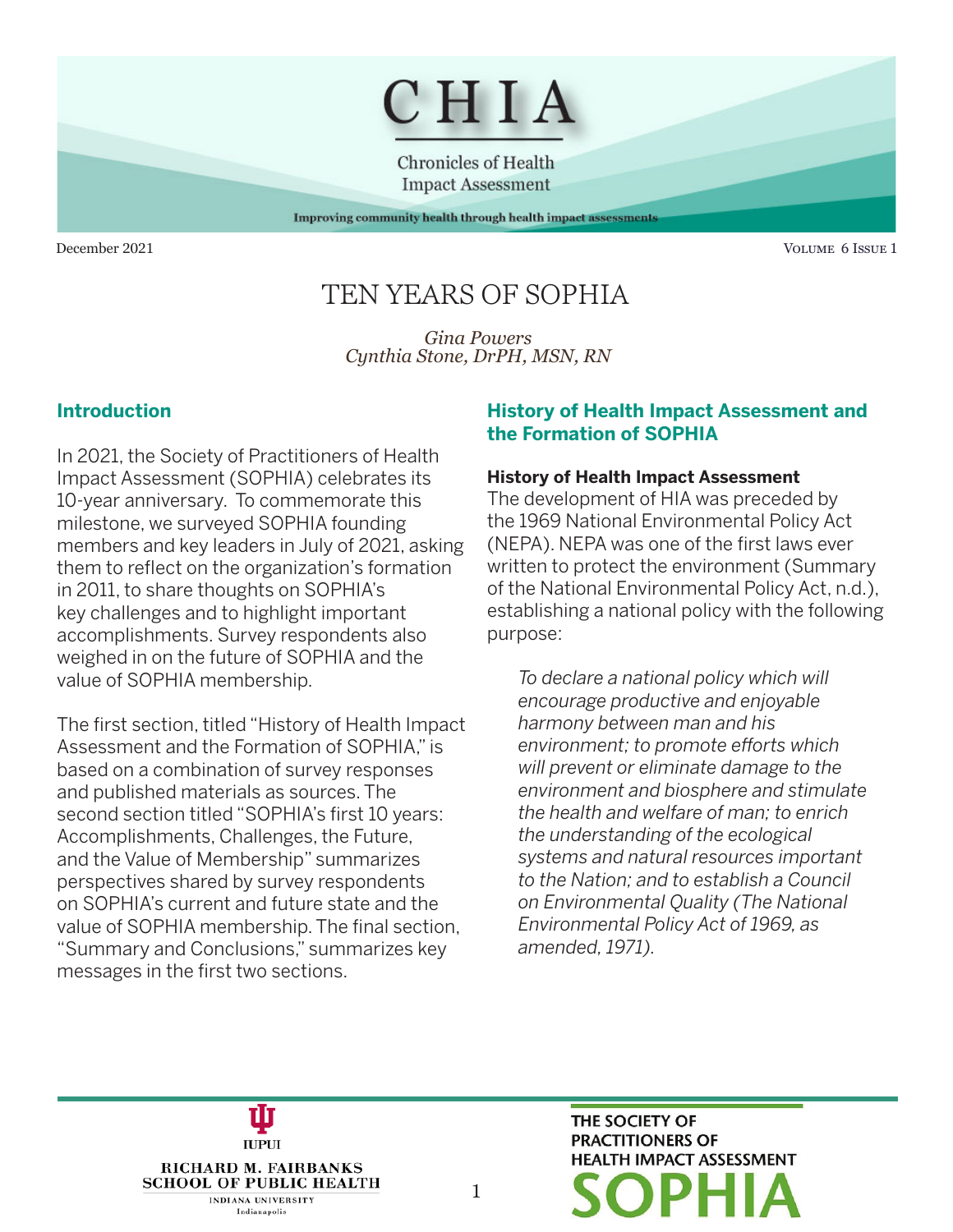While stimulating the "health and welfare of man" was one of NEPA's stated purposes, most environmental impact assessments have emphasized environmental impacts without directly connecting environmental impacts to health impacts (Dannenberg, 2016). Ross, Orenstein and Botchwey (2014) point out that Environmental Impact Assessments (EIAs) "rarely incorporate broad measures of health, or focus too narrowly on exposure to environmental toxins." (p. 5).

This void led to the development of other methodologies designed to examine the social and health outcomes of proposed policies, projects and programs and the distribution of those social and health outcomes (Ross, Orenstein and Botchwey, 2014). In 1986, the World Health Organization (WHO) set the stage for the development of HIA with the *Ottawa Charter for Health Promotion* and in 1997, with the *Jakarta Declaration on Leading Health Promotion into the 21st Century* (Dannenberg, 2016). The *Jakarta Declaration* lists "equityfocused health impact assessments as an integral party of policy development" as a priority for health promotion in the 21st century. (WHO, 1997). In 1999, the WHO outlined HIA definition and values in the *Gothenburg Consensus Paper*. (Ross, Orenstein, & Botchwey, 2014, p. 6).

Early HIAs were conducted primarily in Europe in the 1990s (Dannenberg, 2016). The first HIA in the United States was commissioned in 1999 by the San Francisco Department of Health (SFDH) and published in 2001 (Bhatia & Katz, 2001).

In 2002, the Centers for Disease Control and Prevention (CDC) hosted a workshop in Atlanta to discuss research on health and the built environment. HIA was one recommended approach that emerged from this meeting as

a promising approach to assessing how the built environment can affect health. In 2004, The Robert Wood Johnson Foundation (RWJF) and the CDC hosted a second workshop to discuss providing HIA examples and resources, building HIA training capacity and expanding the field (Dannenberg, 2016). The CDC and RWJF remained involved in the next steps that were identified during the second conference.

In the years following the second conference, HIA grew as a topic of academic research. A database of academic articles was created by the Health Impact Project, a collaboration between RWJF and the Pew Charitable Trusts (Dannenberg, 2016). HIA teaching and training was provided by multiple organizations, including the CDC, the San Francisco Department of Public Health, Human Impact Partners, and the University of California – Berkeley, and the American Planning Association with the National Association of County and City Health Officials (Dannenberg, 2016). HIA use expanded in scope to become a tool for analyzing health impact for policies beyond its original use for the built environment.

#### **The Formation of SOPHIA**

Beginning in approximately 2008, a group of HIA practitioners in North America started HIA of the Americas, an annual meeting to discuss HIA practice and to advance the field. The Society of Practitioners of Health Impact Assessment (SOPHIA) is the product of a working group during the 2010 HIA of the Americas meeting, and the organization was formed in late 2011 (About Sophia, n.d.).

According to survey response from founding members and SOPHIA leadership, SOPHIA was formed to advance the practice of HIA with the following goals in mind: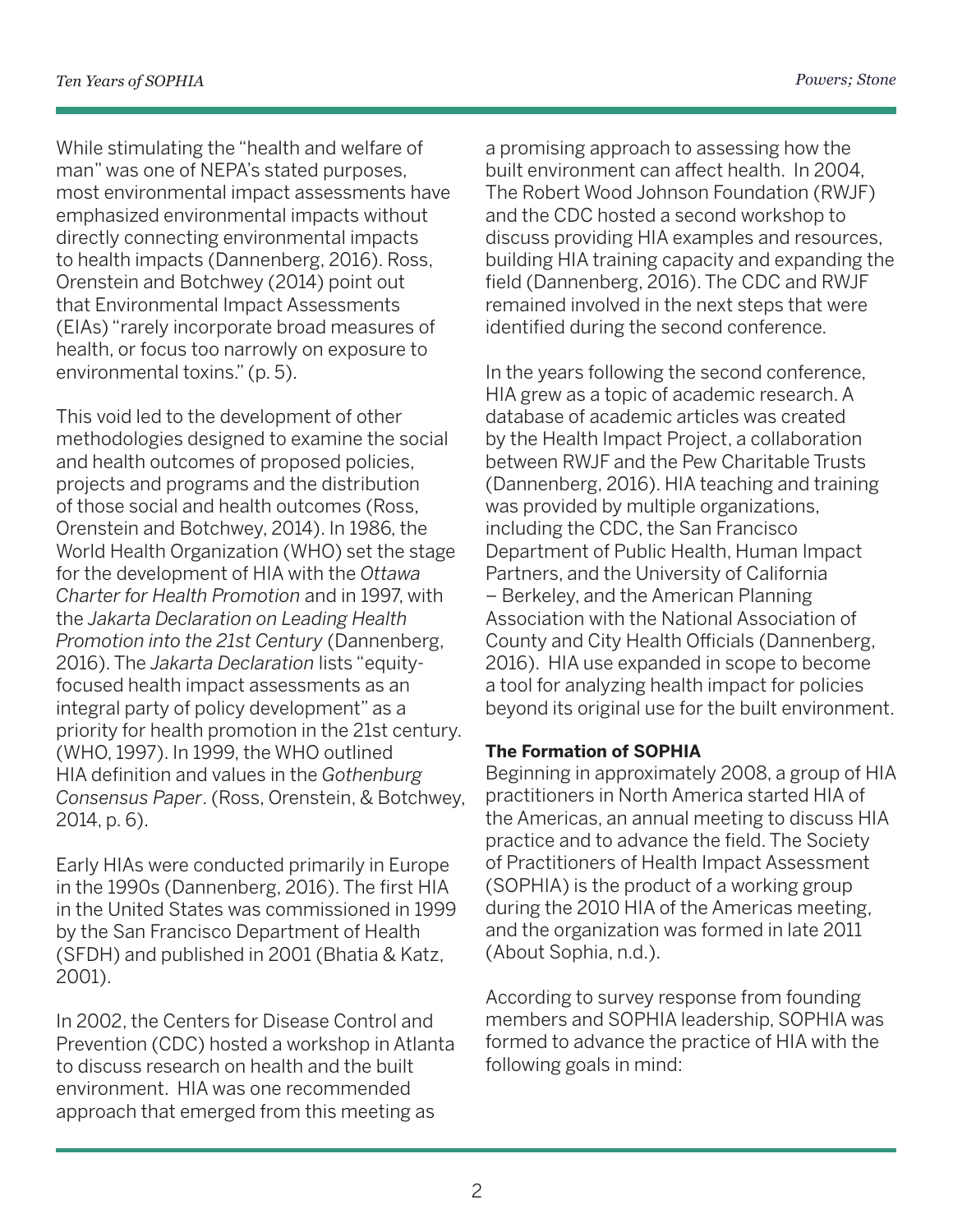- 1. To establish and promote Standards of Practice for HIA Practitioners
- 2. To build capacity by promoting and expanding the field of HIA
- 3. To build a community of practice to share experiences and learn
- 4. To conduct workshops and conferences
- 5. To promote community engagement and equity
- 6. Advocate by producing position statements, papers, and resources for addressing emerging challenges and opportunities

Today, SOPHIA is an international association that provides leadership and promotes excellence in the field of health impact assessment (HIA).

## **SOPHIA's first 10 years: Accomplishments, Challenges, the Future, and the Value of Membership**

## **Methodology**

This section summarizes survey feedback from SOPHIA leaders and founding members regarding SOPHIA accomplishments, challenges, the future, and the value of membership. A survey was distributed in July of 2021 to eleven active SOPHIA members, many of whom have served as president, vice president, board member or founding member for SOPHIA. Eight responses to survey questions were returned, seven in writing and one verbally (see survey questions in Appendix). Of those who responded to the survey, nearly all have been conducting Health Impact Assessments (HIAs) for 10 or more years. Survey respondents' HIA experience included assessments focused on a variety of policies, projects and programs, including housing, land use, economic security, the built environment, transportation, immigration policies, minimum wage policies, criminal justice and more.

## **SOPHIA Accomplishments**

According to survey respondents, SOPHIA has contributed substantially to the field of HIA during the first 10 years. Key accomplishments that respondents identified are summarized below.

#### *Practitioner Resources*

High-quality resources that have defined HIA standards of practice were frequently mentioned as a key SOPHIA accomplishment during the first ten years. One survey respondent specified that guidelines on stakeholder engagement and equity stand out as key materials that have strengthened and advanced the field. The website and document library and the Health in all Policies Screening tool were also included as important practitioner resources that SOPHIA developed and made available.

#### *Education and services*

Practitioner Workshops (formerly known as HIA of the Americas) and webinars were cited as top accomplishments. Specifically, Practitioner Workshops were called out as a consistent and wonderful environment for peer learning and sharing. Also, the support provided to new practitioners and basic HIA education for those looking for more information were listed as important contributions to the field.

Other notable accomplishments related to education and services include the journal, Chronicles of Health Impact Assessment, and the peer exchange program.

#### *Established Professional Network*

One major contribution to the field of HIA has been the network of practicing HIA professionals that comprise SOPHIA. SOPHIA has kept the field going by providing a forum for continued discussion and collaboration among colleagues.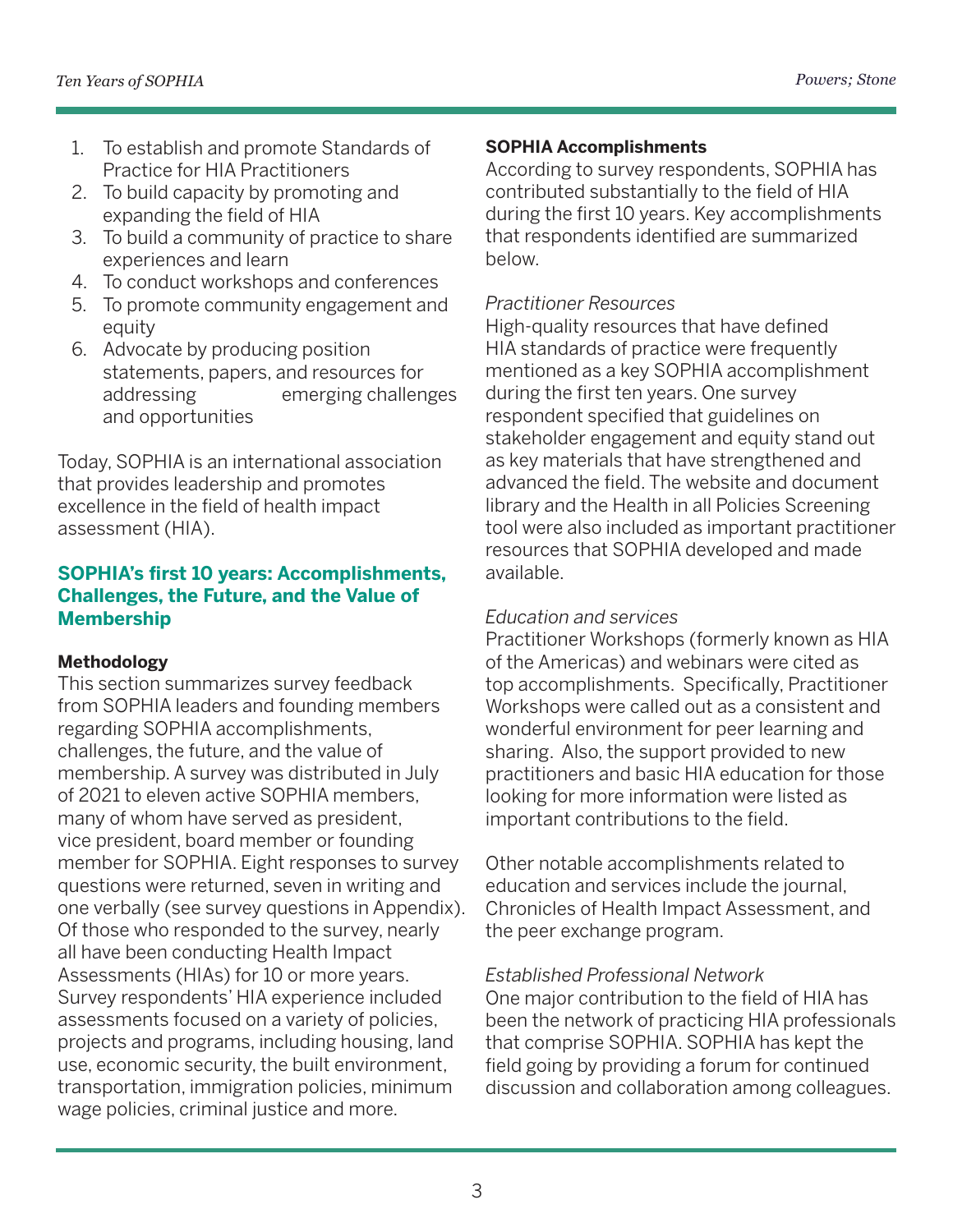Sustainability as an organization / Expanding the field

Finally, SOPHIA's continued existence through four presidents and leadership transitions is notable and points to the organization's sustainability. SOPHIA is viewed as a driver behind the more widespread understanding over the past 15-20 years that policy decisions have health impacts. SOPHIA has grown to be an international organization and facilitates connections between members.

#### **Challenges**

While SOPHIA has accomplished a great deal as an organization, respondents acknowledge challenges exist.

#### *Funding*

A lack of funding has presented significant challenges. In the absence of funders, SOPHIA relies on membership fees to support a part time staff member. The amount of money raised through membership fees limits SOPHIA's services and activities.

## *Resource challenges*

SOPHIA does not have full time dedicated staff; rather, officers, workgroups and others serve as volunteers. Limited individual and group bandwidth makes participating in workgroups or being a workgroup chair challenging. Organization leaders must balance their daily work responsibilities with their efforts to move SOPHIA forward. The voluntary nature of SOPHIA leadership or workgroup participation sometimes leads to SOPHIA work being deprioritized in favor of work responsibilities.

## *Shifting Field and Social Priorities*

Interest in the field from funders and government agencies appears to be waning. When SOPHIA was established ten years ago, there was significant energy focused on HIA work. There appear to be fewer people fully allocated to HIA work and as a result, fewer people are active in SOPHIA.

## **The Future of SOPHIA – The Next 10 Years**

As SOPHIA moves into its second decade, it is important to analyze current state and consider priorities for the next 10 years. Survey respondents shared their thoughts on the future of SOPHIA.

#### *Health in All Policies*

Some respondents raised the question of whether SOPHIA should incorporate Health in All Policies (HIAP) as a focus in addition to HIA. As stated on the SOPHIA website (*Health in All Policies*, n.d., 1st paragraph), "HIA is a powerful and effective tool used to achieve the larger goal of HiAP."

## *Student Training*

In 2015, SOPHIA leadership made efforts to evaluate which universities offered courses on HIA to students. It is important to update this information to understand to what extent student training is continuing, and to evaluate whether gaps exist and how to fill them.

## *Information hub*

The CDC and PEW have archived some of the HIA information on their websites. SOPHIA should continue to track and share information on upcoming HIA-related publications. SOPHIA should also retain information from the PEW and CDC sites that has been archived or add this information directly to the SOPHIA site. SOHIA should advocate for continued presence from these organizations.

## *Funding, Staffing and Membership*

There is a need to consider how to sustain the association from a funding and staffing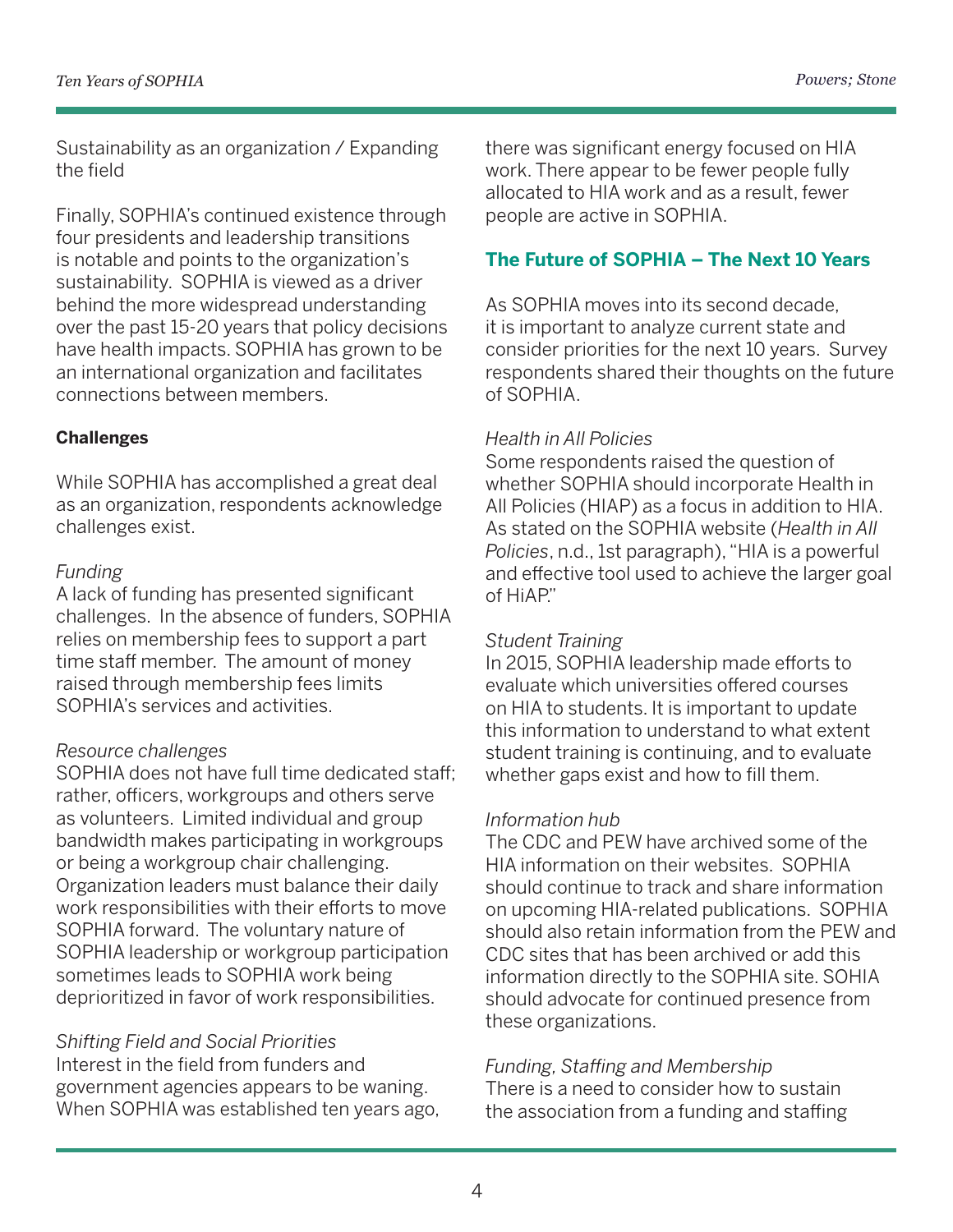perspective, to re-invigorate the membership base and working groups and to increase membership retention and growth. Having a ten-dollar membership fee for new members was a great way to celebrate SOPHIA's 10-year anniversary.

## *Value and Mission*

The environment is ever-changing, and it is important to ensure HIA is still relevant in today's world. SOPHIA should expand its mission to be broader than HIA, but to continue emphasizing HIA as a gateway tool for Health in All Policies. SOPHIA must examine and define the unique value that SOPHIA provides and convey this value relative to others working in the HIAP and health equity spaces.

Another approach might be for SOPHIA to connect to other emerging practices with similar values and focus on being a network for a broader mission, not just HIAs.

# **Benefits of SOPHIA Membership**

Survey respondents were asked what benefits they have received from SOPHIA membership. Nearly all emphasized that the relationships built with other practitioners and the learning opportunities stand out as important membership benefits.

# *Network of Practitioners*

For most, SOPHIA has provided a forum for practitioners to connect and discuss updates and challenges. Being part of a supportive community provides a space to discuss sticky questions. Ruth Lindberg writes, "I have received many benefits from my involvement with SOPHIA, particularly deep and enduring relationships with other members who have become thought partners in my own HIA and Health in All Policies work. I continually learn from other members, and really value the

peer learning and collaborative aspects of the organization."

*Professional Resources and Best Practices* Creating, using, and disseminating HIA guidance documents and other resources have been a major benefit of SOPHIA membership. The resources that SOPHIA creates and disseminates plays a key role in advancing HIA practice and supporting HIA development.

## *Leadership Development*

SOPHIA membership can provide opportunities to develop and refine leadership skills by participating in workgroups or by serving as an officer in the organization.

## **Advice for Those Considering SOPHIA Membership**

Respondents were unanimous in their advice for those considering SOPHIA membership: join. They also provided advice on maximizing the value received by joining workgroups and getting involved.

SOPHIA provides an excellent opportunity to get to know wonderful and interesting people who are passionate about health and equity. All survey respondents highly recommended SOPHIA membership as an excellent opportunity to advance personal and professional goals by networking with passionate professionals in the areas of HIA and HIAP. Joining a workgroup, participating in the Practitioner Workshop and webinar offerings, and using available resources and services can help members maximize value.

# **Summary and Conclusions**

The history of HIA in the U.S. has roots in the 1969 National Environmental Policy Act. However, assessing the impact of proposed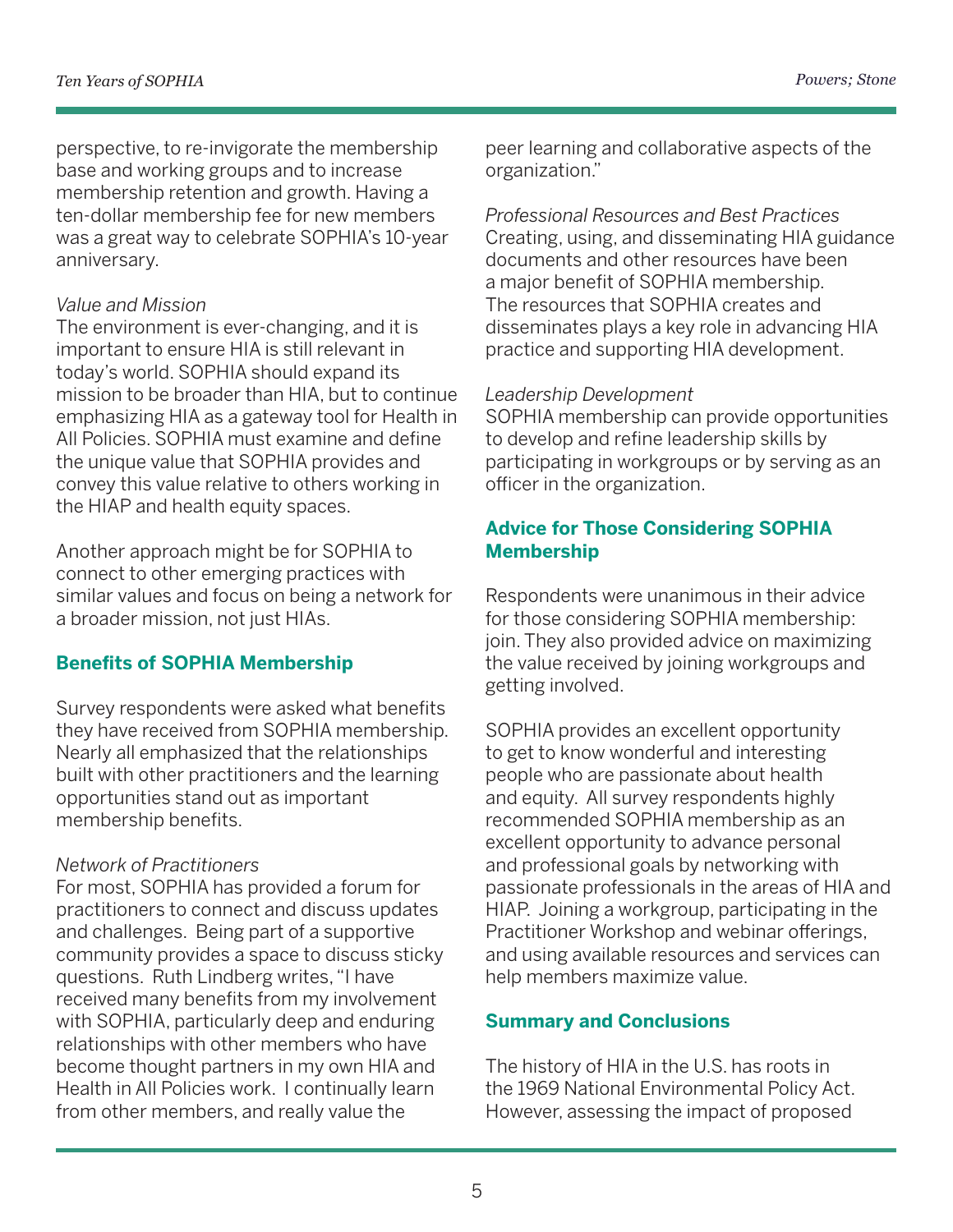policies, projects and programs on population health needed sharper focus. The WHO played a leading role in promoting and defining health impact assessments as essential policy development tools between 1986 and 1999. During the 1990s, HIA practice grew primarily in Europe. The first HIA in the United States was commissioned in 1999 and the practice grew in the U.S. in the early 2000s, supported by involvement from the CDC, RWJF and Pew Charitable Trusts.

SOPHIA was founded in 2011, the product of a group of HIA practitioners in North America who attended the 2010 HIA of the Americas meeting. SOPHIA leaders and founding members who responded to our July 2021 survey indicate the organization was formed to establish and promote standards of practice, promote the field and build professional capacity, establish a community of practice to share experiences and learn, educate practitioners through workshops and conferences, promote HIA ideals such as community engagement and equity and to advocate by producing position statements, papers and resources to address emerging challenges and opportunities.

After 10 years of existence, is SOPHIA fulfilling its goals? What value does SOPHIA add to the field? What challenges exist for SOPHIA and the field of HIA? And how does the organization address emerging challenges and opportunities in the coming years?

In July and August of 2021, SOPHIA's leaders and founding members weighed in on the organization's accomplishments, challenges, future direction and the value of membership by way of survey response. The good news? SOPHIA has contributed to the field by developing high-quality practitioner resources. Respondents pointed to the website, document library and the Health in all Policies

Screening tool as key accomplishments, with one respondent calling the guidelines on stakeholder engagement and equity a "stand out." SOPHIA has contributed to education and service to practitioners through practitioner workshops, webinars, the Chronicles of Health Impact Assessment, and the peer exchange program. Finally, the professional network that SOPHIA comprises makes professional expertise, experience and mentorship available to practitioners at all experience levels.

SOPHIA's significant accomplishments and contributions to the field point to a clear focus on the organization's original goals. Yet, challenges exist. A lack of funding limits the scope of services that SOPHIA can provide. SOPHIA is volunteer-led, requiring already busy professionals to balance their work responsibilities with their efforts to move SOPHIA to the next level. Perhaps most significantly, interest from government agencies and HIA funding appear to be declining.

When SOPHIA was initially formed, the field of HIA had significant momentum. One survey respondent said, "There was a lot of energy around HIA when SOPHIA came to be, but since then fewer and fewer people are fully resourced to do HIA work, and thus, their ability to be active in SOPHIA is harder to justify. I see this as a huge missed opportunity since HIA is still an effective tool with robust applications - it's just not the 'shiny thing' anymore.

As SOPHIA leadership considers future priorities, the organization's mission, strategy, goals and funding plan must be assessed and aligned with a changing environment. Some survey respondents suggest broadening SOPHIAs mission beyond HIA to encompass Health in All Policies and health equity. Another recommends connecting with other emerging practices with similar values and building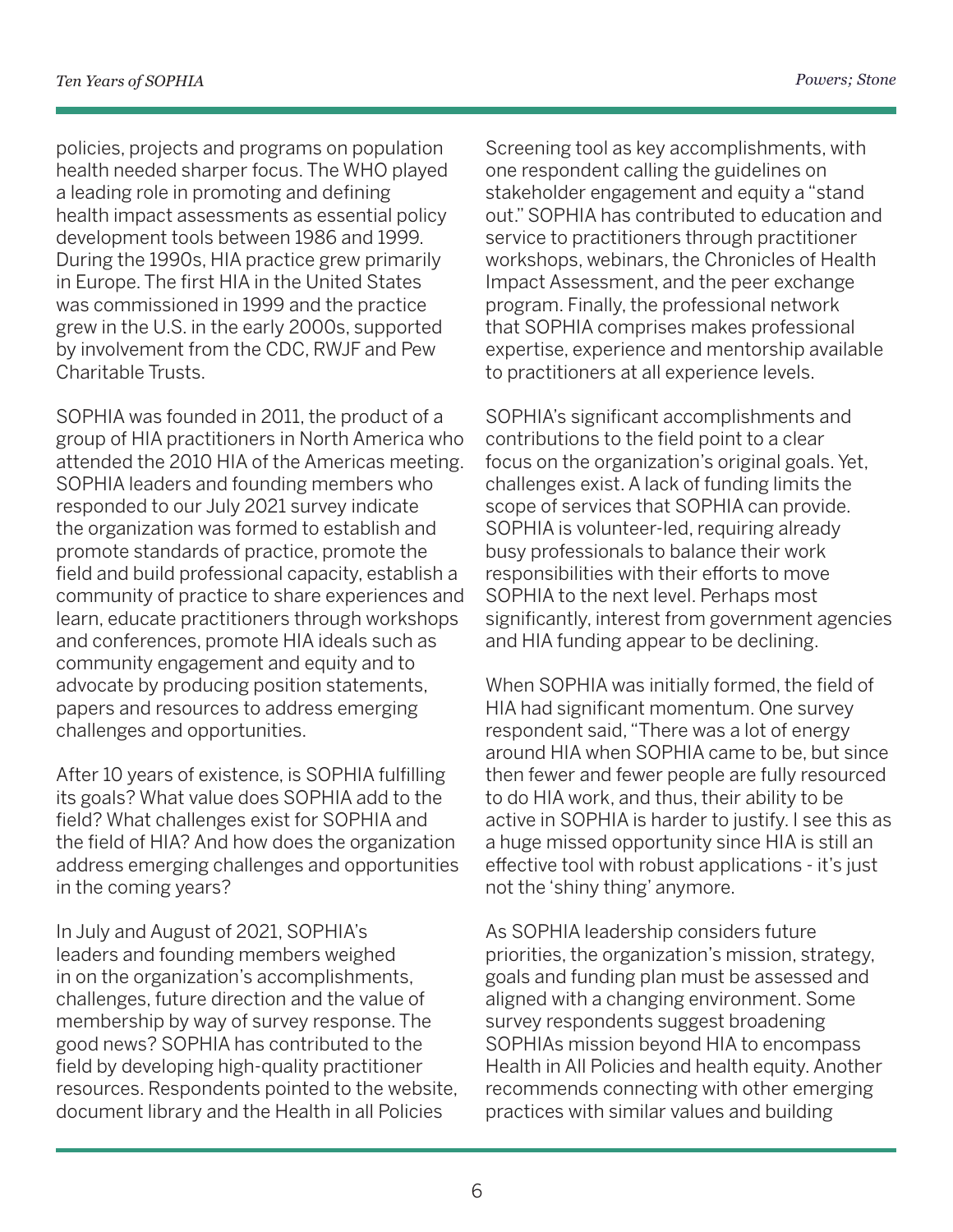a network with a broader mission. Some respondents suggest that SOPHIA should continue to remain abreast of HIA course offerings at universities and to be an important informational resource.

Above all, survey responders value SOPHIA's supportive practitioner network, best practices, professional resources, the Practitioner Workshop, webinars and leadership opportunities as key membership benefits. Their advice to those considering SOPHIA membership? Join!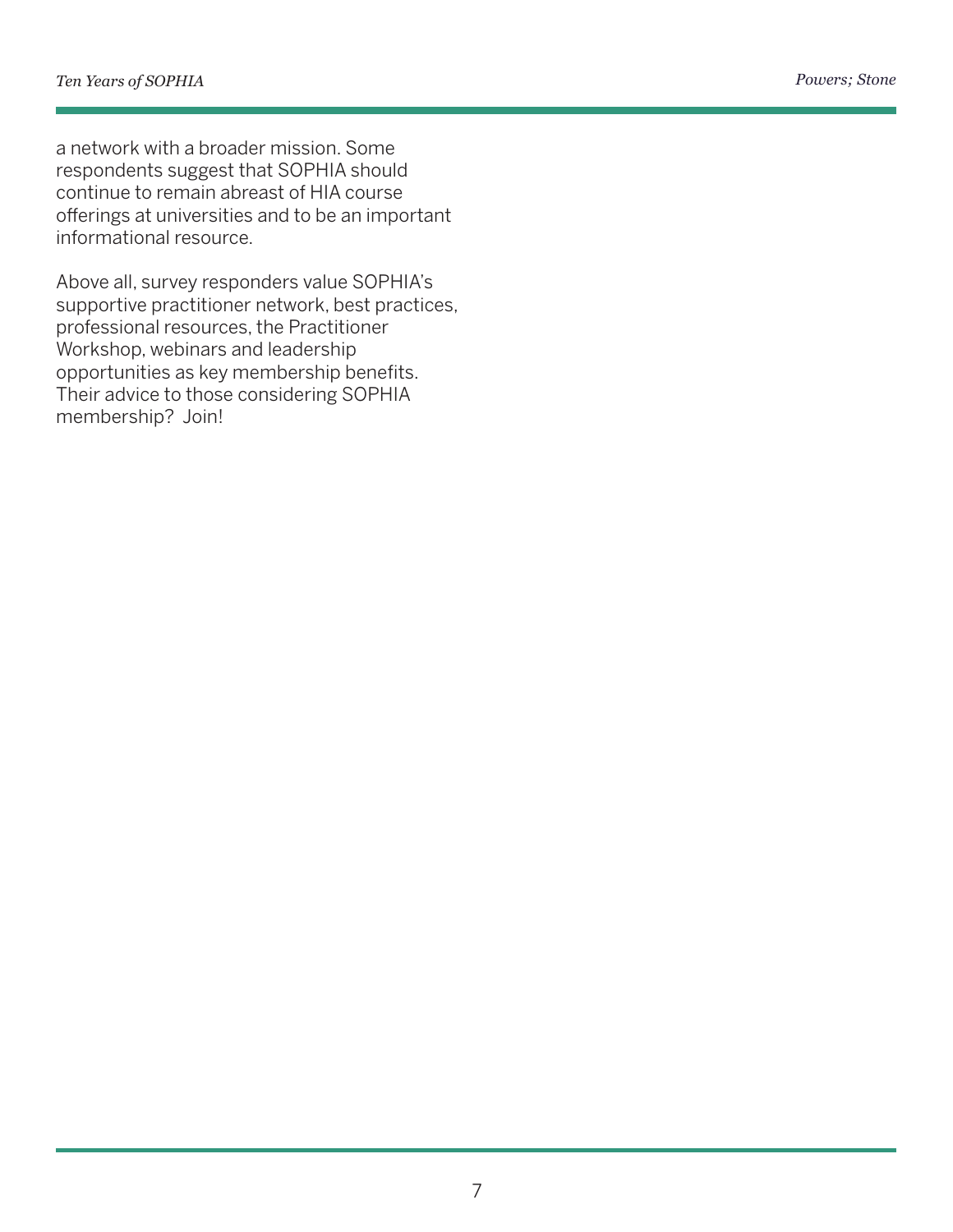#### **References**

- *About SOPHIA*. (n.d.). Society of Practitioners of Health Impact Assessment. Retrieved September 5, 2021 from <https://hiasociety.org/About-SOPHIA>
- Bhatia, R., & Katz, M. (2001). Estimation of health benefits from a local living wage ordinance. *American journal of public health, 91*(9), 1398–1402.<https://doi.org/10.2105/ajph.91.9.1398>
- Dannenberg AL. A brief history of health impact assessment in the United States. *Chronicles of Health Impact Assessment*. 1(1), 2016. [https://journals.iupui.edu/index.php/chia/article/](https://journals.iupui.edu/index.php/chia/article/view/21348 ) [view/21348](https://journals.iupui.edu/index.php/chia/article/view/21348 )
- *Health Impact Assessment (HIA) tools and methods.* (n.d.). World Health Organization. Retrieved November 10, 2021, from <https://www.who.int/tools/health-impact-assessments>
- *Health Impact Assessments.* (n.d.). United States Environmental Protection Agency. Retrieved September 5, 2021 from <https://www.epa.gov/healthresearch/health-impact-assessments>
- *Health in All Policies*. (n.d.) Society for Practitioners of Health Impact Assessment. Retrieved September 10, 2021 from <https://hiasociety.org/Health-in-All-Policies2>
- Ross, C., Orenstein, M., & Botchwey, N. (2014). *Health Impact Assessment in the United States*. Springer.
- *Summary of the National Environmental Policy Act*. (n.d.). United States Environmental Protection Agency. Retrieved September 5, 2021 from [https://www.epa.gov/laws-regulations/summary-national](https://www.epa.gov/laws-regulations/summary-national-environmental-policy-act )[environmental-policy-act](https://www.epa.gov/laws-regulations/summary-national-environmental-policy-act )
- *The National Environmental Policy Act of 1969, as amended.* (1970, January 1). Retrieved September 5, 2021 from <https://www.energy.gov/nepa/downloads/national-environmental-policy-act-1969>
- World Health Organization. (1997, July 21). *The Jakarta Declaration: on leading health promotion into the 21st century*. World Health Organization. [https://www.who.int/publications/i/item/WHO-HPR-HEP-4ICHP-](https://www.who.int/publications/i/item/WHO-HPR-HEP-4ICHP-BR-97.4 )[BR-97.4](https://www.who.int/publications/i/item/WHO-HPR-HEP-4ICHP-BR-97.4 )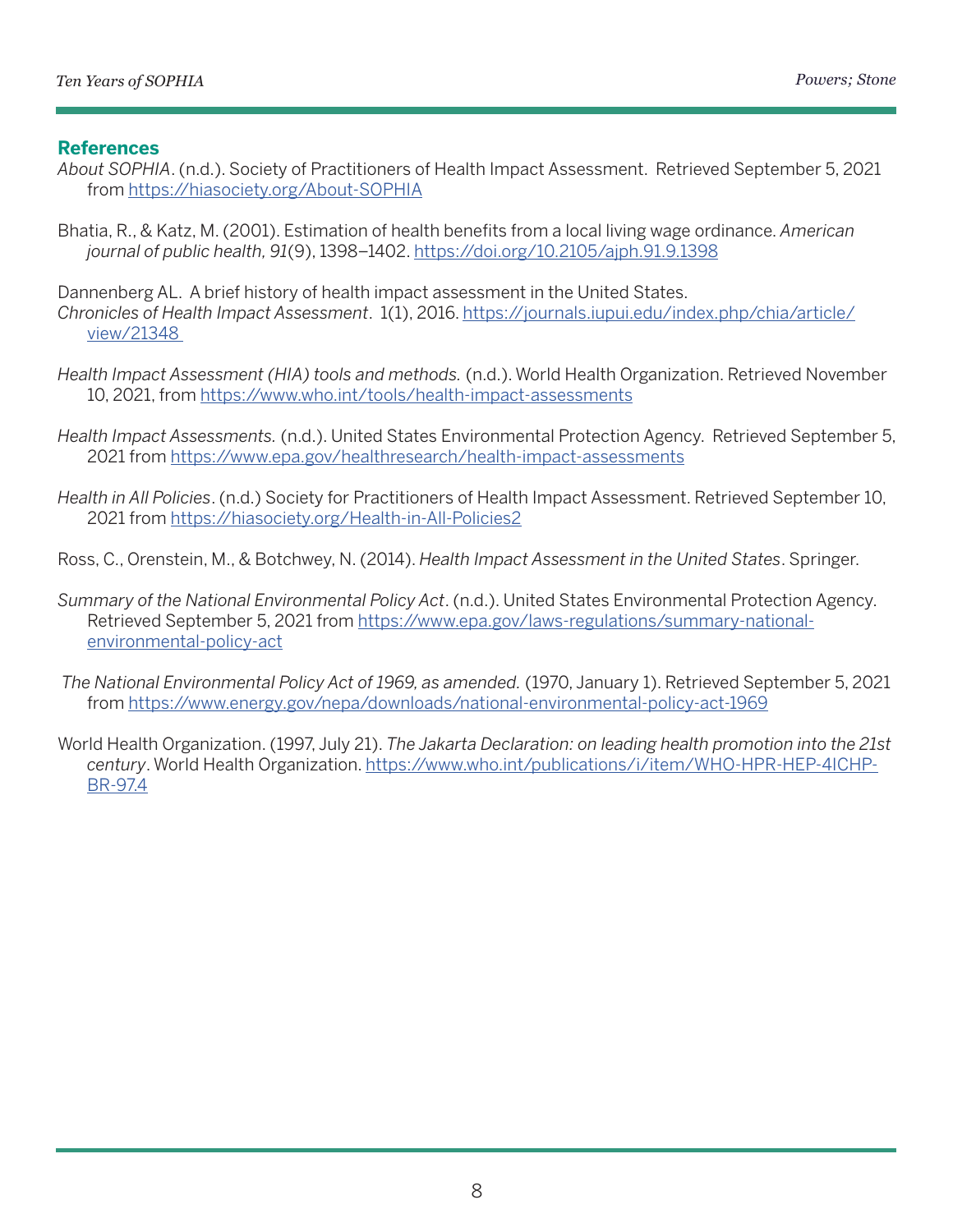# Appendix

# **INDIANA UNIVERSITY STUDY INFORMATION SHEET FOR RESEARCH**

## **Ten Years of SOPHIA**

**You are being asked to participate in a research study**. Scientists do research to answer important questions that might help change or improve the way we do things in the future. This document will give you information about the study to help you decide whether you want to participate. Please read this form, and ask any questions you have, before agreeing to be in the study.

All research is voluntary. You can choose not to take part in this study. If you decide to participate, you can change your mind later and leave the study at any time. You will not be penalized or lose any benefits if you decide not to participate or choose to leave the study later.

**This research is intended for individual 18 years of age or older. If you are under age 18, do not complete the survey.**

**This research is for residents of the United States. If you are not a U.S. resident, do not complete the survey.**

**The purpose of this study** is to gather information on the founding of the Society of Practitioners of Heath Impact Assessment (SOPHIA) and leadership over ten years.

We are asking you if you want to be in this study because you are a past or current leader of SOHIA. The study is being conducted by Cynthia Stone and Gina Williams of IU Richard M. Fairbanks School of Public Health.

**If you agree to be in the study, you will do the following things. Complete the survey or be interviewed.** 

**Before agreeing to participate, please consider the risks and potential benefits of taking part in this study. You may become uncomfortable with the questions. You can decline to answer or stop at any time. The interviews will inform SOPHIA members about the founding.**

We don't think you will have any personal benefits from taking part in this study, but we hope to learn things that will help SOPHIA in the future.

**You will not be paid for participating in this study. There is no cost to participate in the study.**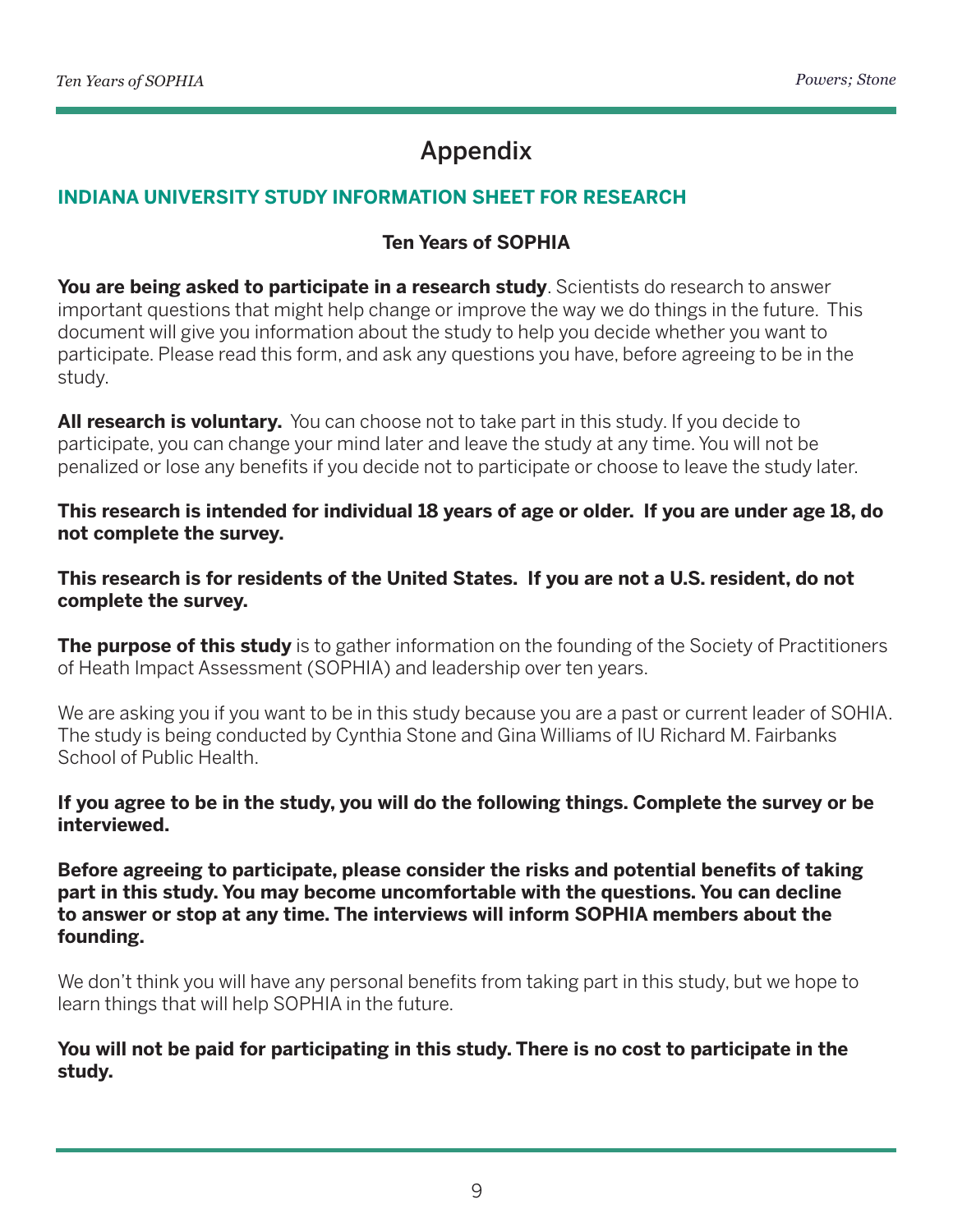**We will protect your information** and make every effort to keep your personal information confidential, but we cannot guarantee absolute confidentiality. No information which could identify you will be shared in publications about this study. The recording will be stored on encrypted devices and destroyed after the analyses is complete.

Your personal information may be shared outside the research study if required by law. We also may need to share your research records with other groups for quality assurance or data analysis. These groups include the Indiana University Institutional Review Board or its designees, and state or federal agencies who may need to access the research records (as allowed by law).

#### **If you have questions about the study or encounter a problem with the research,** contact the researcher, Cynthia Stone at 317 278-0761 or cylstone@iu.edu.

For questions about your rights as a research participant, to discuss problems, complaints, or concerns about a research study, or to obtain information or to offer input, please contact the IU Human Research Protection Program office at 800-696-2949 or at irb@iu.edu.

# **Questionnaire:**

Name\_\_\_\_\_\_\_\_\_\_\_\_\_\_\_\_\_\_\_\_\_\_\_\_\_\_\_\_\_\_\_\_\_\_\_\_\_\_

Current position: \_\_\_\_\_\_\_\_\_\_\_\_\_\_\_\_\_\_\_\_\_\_\_\_\_\_\_\_\_\_\_\_\_\_\_\_\_

How long have you been conducting Health Impact Assessments?

| Check one |                  |
|-----------|------------------|
|           | 0-2 years        |
|           | 3-5 years        |
|           | 6-9 years        |
|           | 10 or more years |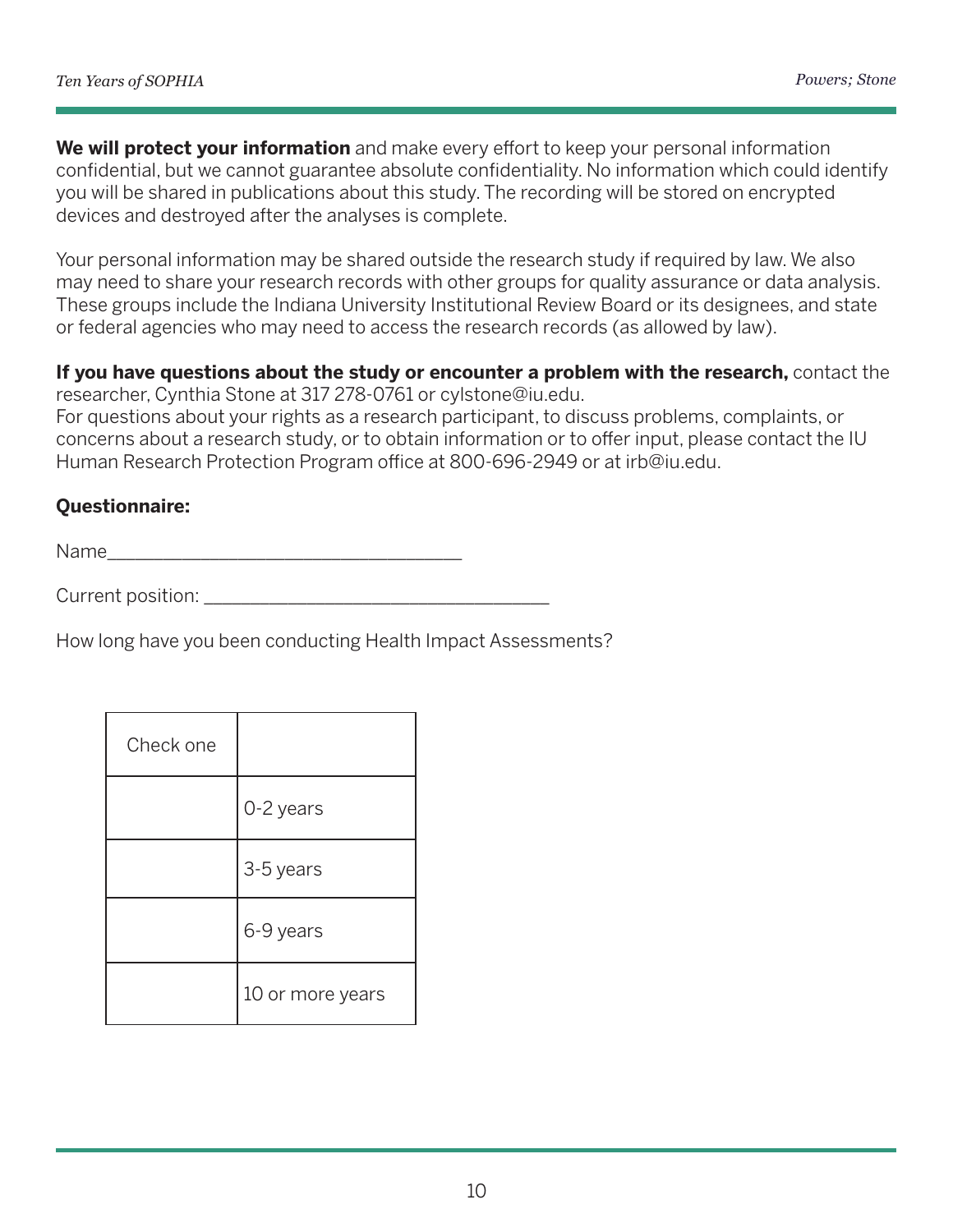Your role in SOPHIA and years involved please complete all that apply

| Role                   | Starting year of role | Ending year of role |
|------------------------|-----------------------|---------------------|
| President              |                       |                     |
| Vice President         |                       |                     |
| <b>Board Member</b>    |                       |                     |
| <b>General Member</b>  |                       |                     |
| <b>Founding Member</b> |                       |                     |

How did you get involved with HIA work?

What topics or questions have you explored with your HIAs?

How did you get involved with SOPHIA?

What do you know about the founding of SOPHIA and its initial goals, and how were you involved?

What were challenges you faced during your role in SOPHIA?

What benefits have you received from your activity with SOPHIA?

What advice would you have for those considering membership in SOPHIA?

What do you think are the most notable SOPHIA accomplishments in the first 10 years?

What do you think are the most important goals for SOPHIA during the next 10 years? What next steps do you think are important?